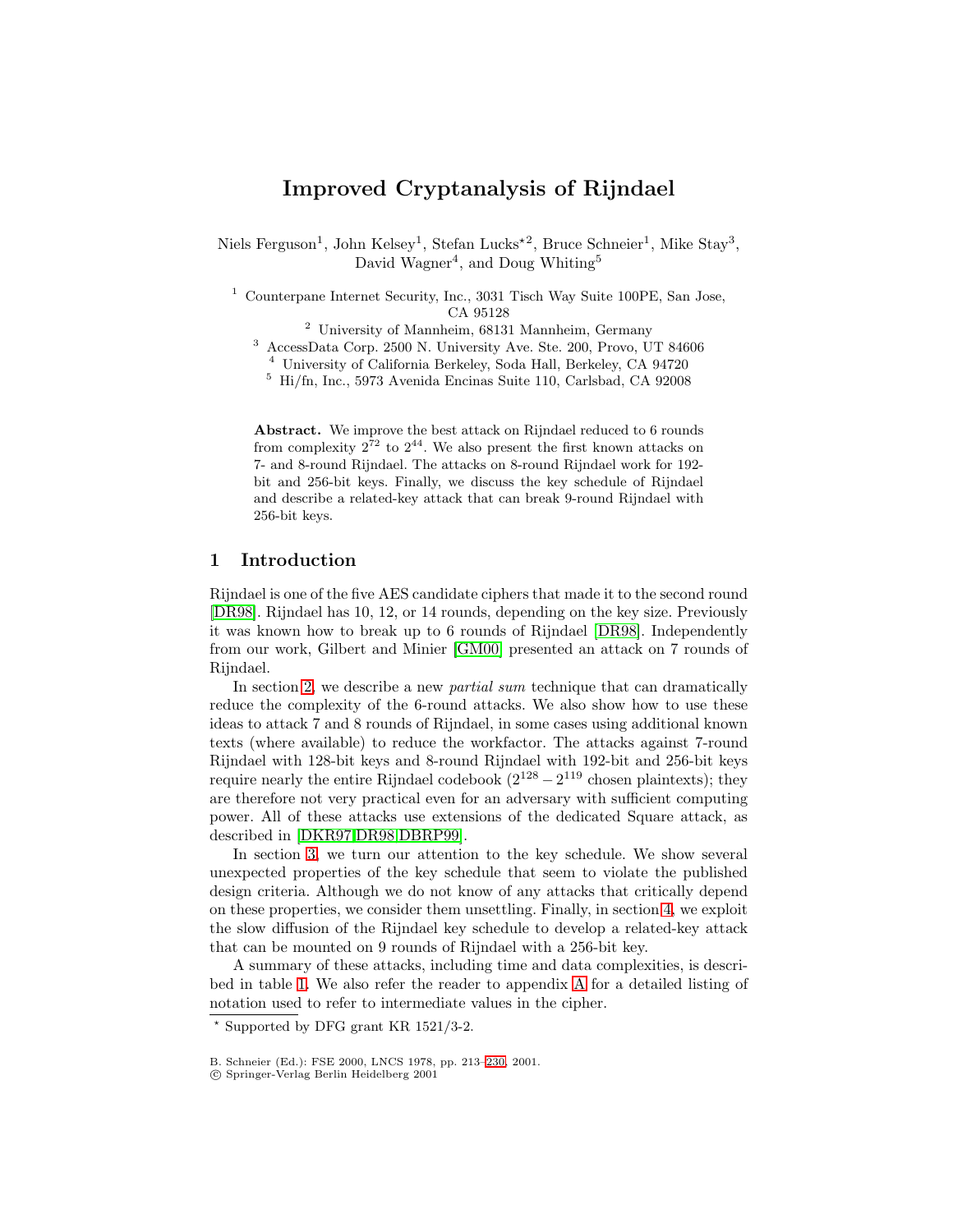<span id="page-1-0"></span>

| Cipher     | Key            | Complexity             |           | Comments                  |
|------------|----------------|------------------------|-----------|---------------------------|
|            | size           | [Data]                 | [Time]    |                           |
| Rijndael-6 | (all)          | $2^{32}$ CP            | $2^{72}$  | [DR98] (previously known) |
| Rijndael-6 | (all)          | $6 \cdot 2^{32}$ CP    | $2^{44}$  | partial sums (new)        |
| Rijndael-7 | (192)          | $19 \cdot 2^{32}$ CP   | $2^{155}$ | partial sums (new)        |
| Rijndael-7 | (256)          | $21 \cdot 2^{32}$ CP   | $2^{172}$ | partial sums (new)        |
| Rijndael-7 | $\text{(all)}$ | $2^{128} - 2^{119}$ CP | $2^{120}$ | partial sums (new)        |
| Rijndael-8 | (192)          | $2^{128} - 2^{119}$ CP | $2^{188}$ | partial sums (new)        |
| Rijndael-8 | (256)          | $2^{128} - 2^{119}$ CP | $2^{204}$ | partial sums (new)        |
| Rijndael-9 | (256)          | $2^{85}$ RK-CP         | $2^{224}$ | related-key attack (new)  |

**Table 1.** Summary of Attacks on Rijndael.

CP – chosen plaintext, RK-CP – related-key chosen plaintext.

# **2 The Square Attack**

## **2.1 The Original 6-Round Attack**

We start by describing the 6-Round attack in the original proposal [\[DR98\]](#page-15-0), which uses a technique first introduced to attack the block cipher Square [\[DKR97\]](#page-15-0). This is an attack that works against all block sizes and key sizes.

We use  $m^{(r)}$ ,  $b^{(r)}$ , and  $t^{(r)}$  to refer to intermediate text values used in round r after the MixColumn, key addition, and ShiftRow operations, respectively. We write  $k^{(r)}$  for the subkey in round r, and  $k^{(r)}$  for an equivalent subkey value that may be xored into the state before instead of after the MixColumn operation in round r. Please refer to appendix [A](#page-15-0) for a more detailed explanation of our notation.

The attack starts by obtaining 256 encryptions that only differ in a single byte of  $m^{(1)}$ , and that take on all values for that particular byte. One byte of  $m^{(1)}$  depends on four bytes of the plaintext and four bytes of  $k^{(0)}$ . We first choose 2<sup>32</sup> plaintexts by taking a fixed starting point and varying those four bytes over all 2<sup>32</sup> possible values. We then guess the four key bytes that are involved. For each possible value of the key bytes, we can find  $2^{24}$  groups of 256 plaintexts such that within each group the encryptions differ in a specific byte of  $m^{(1)}$ ; as the plaintexts are different, this one byte of  $m^{(1)}$  must take on all 256 possible values.

Tracking these changes through the cipher, we find that each of the bytes of  $t^{(4)}$  takes on all possible values. For each of these bytes, if we sum the values it takes on in the 256 encryptions, we get zero. This property is preserved by a linear function, so each of the bytes of  $m^{(4)}$ , and of  $b^{(4)}$ , also sums to zero over our 256 encryptions.

We now look at a particular byte of  $b^{(4)}$ , and how that relates to the ciphertext. For our analysis we rewrite the cipher slightly, and put the AddRoundKey before the MixColumn in round 5. Instead of applying MixColumn and then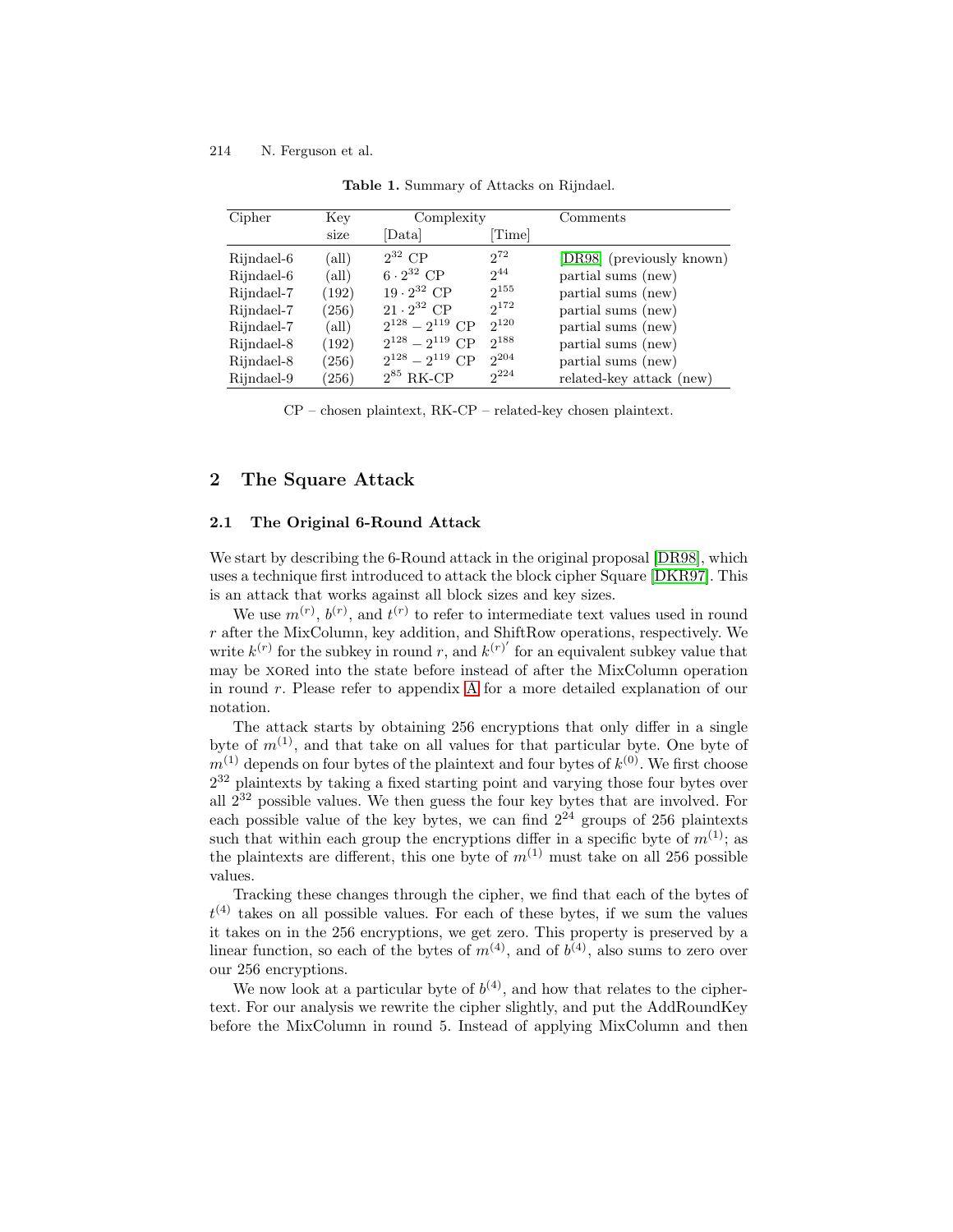<span id="page-2-0"></span>adding in  $k^{(5)}$ , we first add in  $k^{(5)}$  and then apply MixColumn. In this configuration it is easy to see that any byte of  $b^{(4)}$  depends on the ciphertext, four bytes from  $k^{(6)}$ , and one byte from  $k^{(5)}$ . We guess these five key bytes, compute the value of our  $b^{(4)}$  byte for our 256 encryptions and check whether the sum is zero.

For each group of 256 plaintexts, this filter rejects 255/256 of all wrong key guesses. As we guess a total of nine key bytes, we will need 10 or so groups of 256 encryptions to find the key. (Note that these groups depend on the first four key bytes that we guessed, but not on the last five.)

Overall, this attack requires  $2^{32}$  chosen plaintexts,  $2^{32}$  memory to store those plaintext/ciphertext pairs, and  $2^{72}$  steps in guessing the nine key bytes. Each step involves a partial decryption of 256 ciphertexts, but a proper ordering of these computations can make that very fast. This seems to be comparable to doing a single encryption, and agrees with the complexity estimate given in [\[DR98\]](#page-15-0). The overall complexity is thus comparable to 2<sup>72</sup> encryptions.

### **2.2 A 7-Round Extension**

This attack can be extended to 7 rounds for 192- and 256-bit keys. One simply guesses the 16 bytes of the last round key. When used naively, this adds 128 bits to the key guessing, for a total workload of  $2^{200}$ ; the plaintext and memory requirements are not changed, although we do need to use more groups to verify the potential keys. $<sup>1</sup>$ </sup>

This can be further improved. The key schedule ensures that there are dependencies between the expanded key bytes, and we can exploit them in this attack. For a 192-bit key, guessing the last round key  $k^{(7)}$  gives us two of the four bytes from  $k^{(6)}$  that we would otherwise have to guess plus the byte from  $k^{(5)}$  that we would guess. This saves us 24 bits of key guessing, and results in an overall complexity of  $2^{176}$ . For 256-bit keys, the bytes in the key schedule are aligned differently. Guessing all of  $k^{(7)}$  provides no information about  $k^{(6)}$  but does give us the one byte from  $k^{(5)}$  that we need. For this key length, the complexity of the attack thus becomes  $2^{192}$ . All the details can be found in [\[Luc00\]](#page-15-0).<sup>2</sup>

### **2.3 An Improvement**

The attack of section [2.1](#page-1-0) on 6 rounds of Rijndael can be improved. Instead of guessing four bytes of  $k^{(0)}$  we simply use all  $2^{32}$  plaintexts. For any value of the first round key, these encryptions consist of  $2^{24}$  groups of  $2^8$  encryptions that vary only in a single byte of  $m^{(1)}$ . All we have to do is to guess the five key bytes

 $\frac{1}{1}$  For this attack we use the alternate round representation for both rounds 5 and 6, and thus add  $k^{(6)}$  before the MixColumn in round 6.

<sup>2</sup> Note that the attack complexities in [\[Luc00\]](#page-15-0) are given in S-box lookups, whereas we roughly approximate the complexity of a single encryption by  $2^8$  S-box lookups and use encryptions as our unit. The result is that all our complexity numbers are a factor of  $2^8$  lower.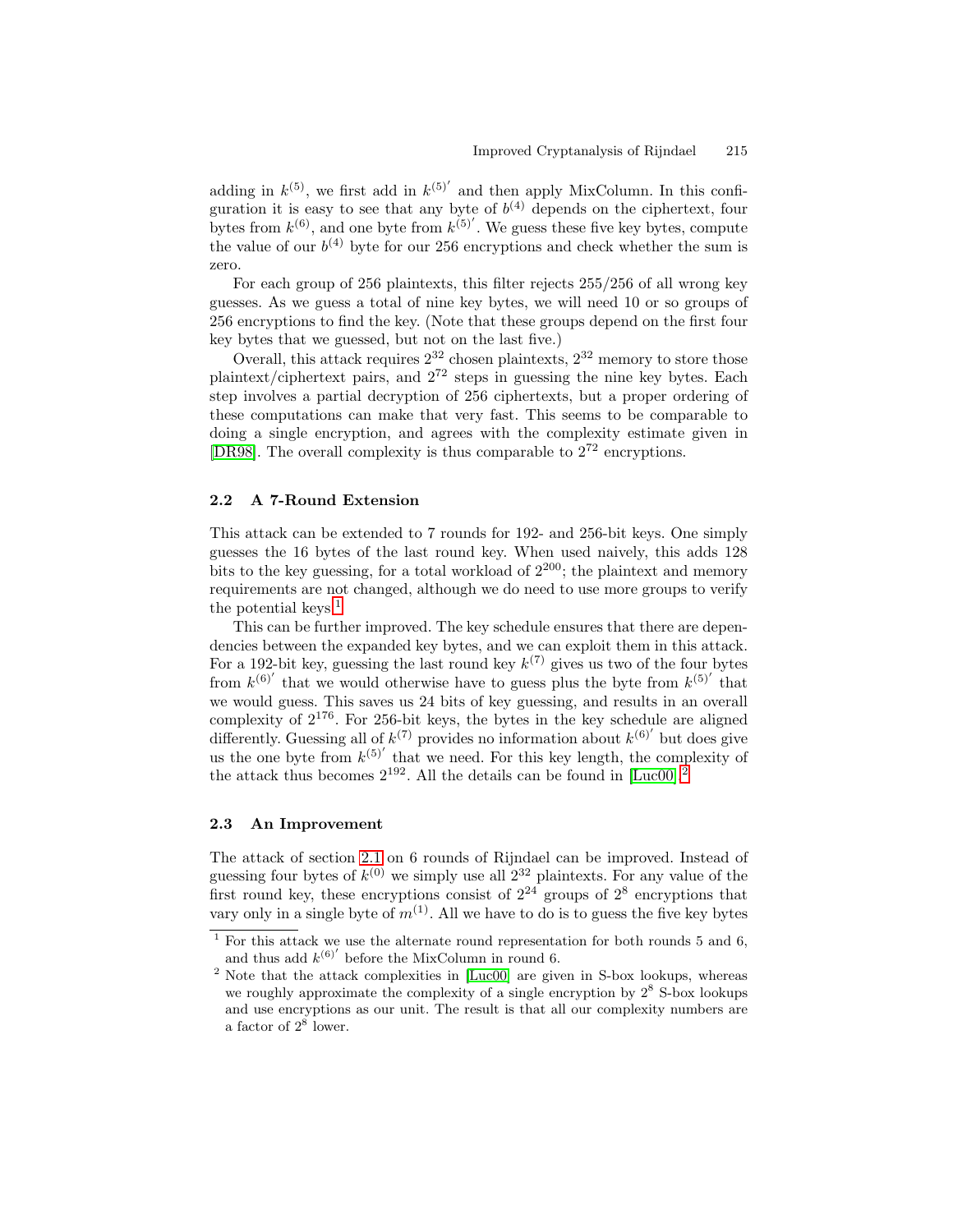<span id="page-3-0"></span>at the end of the cipher, do a partial decrypt to a single byte of  $b^{(4)}$ , sum this value over all the  $2^{32}$  encryptions, and check for a zero result. Compared to the original version, we guess only 40 bits of key instead of 72. On the other hand, we have to do  $2^{24}$  times as much work for each guess. All in all, this improvement reduces the workload by a factor of  $2^8$ , although it needs about  $6 \cdot 2^{32}$  plaintexts to provide enough sets of  $2^{32}$  plaintexts to uniquely identify the proper value for the five key bytes.

We will now look at this attack in more detail. We have  $2^{32}$  ciphertexts. We guess five key bytes, do a partial decryption from each of the ciphertexts to a single byte in  $b^{(4)}$ , and sum this byte over all ciphertexts. Consider this partial decryption. From any ciphertext, we use four ciphertext bytes. Each of these is xored with a key byte. We then apply the inverse S-box to each byte, and multiply each with an appropriate factor from the inverse MDS matrix. The four bytes are then xored together, a fifth key byte is xored into the result, the inverse S-box is applied, and the resulting value is summed over all ciphertexts.

Let  $c_{i,j}$  be the j<sup>th</sup> byte of the *i*th ciphertext. (We leave out the *i* subscript if we are not talking about any particular ciphertext.) For simplicity we will number the four bytes of each ciphertext that we use from 0 to 3. Let  $k_0, \ldots, k_4$ denote the five key bytes that we are guessing. We want to compute

$$
\sum_{i} S^{-1}[S_0[c_{i,0} \oplus k_0] \oplus S_1[c_{i,1} \oplus k_1] \oplus S_2[c_{i,2} \oplus k_2] \oplus S_3[c_{i,3} \oplus k_3] \oplus k_4]
$$
 (1)

where  $S_0, \ldots, S_3$  are bijective S-boxes, each of which consists of an inverse Rijndael S-box followed by a multiplication by a field element from the inverse MDS matrix. Given  $2^{32}$  ciphertexts and  $2^{40}$  possible key guesses, we have to sum  $2^{72}$ different values, which corresponds roughly in amount of work to doing about  $2^{64}$  trial encryptions.

We can organize this more efficiently in the following manner. For each  $k$ , we associate a "partial sum"  $x_k$  to each ciphertext c, defined as follows:

$$
x_k := \sum_{j=0}^k S_j[c_j \oplus k_j]
$$

This gives us a map  $(c_0, c_1, c_2, c_3) \mapsto (x_k, c_{k+1}, \ldots, c_3)$  that we can apply to each ciphertext if we know  $k_0, \ldots, k_k$ .

We start out with a list of  $2^{32}$  ciphertexts. We guess  $k_0$  and  $k_1$  and compute how often each triple  $(x_1, c_2, c_3)$  occurs in the list. That is, for each i, we compute the three-byte value  $(S_0[c_{i,0} \oplus k_0] \oplus S_1[c_{i,1} \oplus k_1], c_{i,2}, c_{i,3})$  as a function of the ith ciphertext and the guessed key material, and we count how many times each three-byte value appears during this computation. As there are only  $2^{24}$  possible values for three bytes, we do not have to list all  $(x_1, c_2, c_3)$  values; rather, we count how often each triple occurs. We then guess  $k_2$  and compute how often each tuple  $(x_2, c_3)$  occurs; and guess  $k_3$  and compute how often each value of  $x_3$ occurs. Finally, we guess  $k_4$  and compute the desired sum.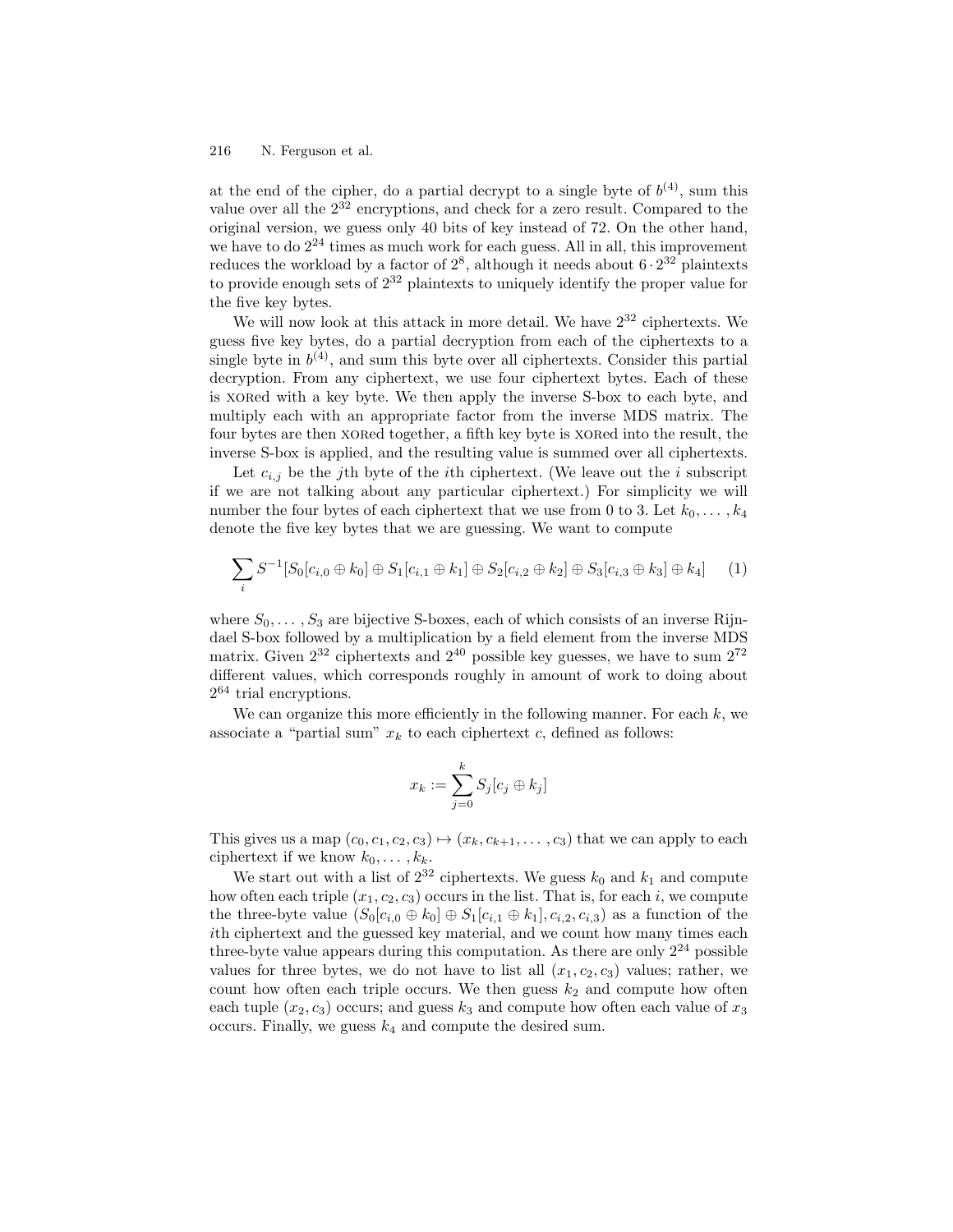<span id="page-4-0"></span>Because all sums are taken using the XOR operation, and because  $z \oplus z = 0$ for all z, it suffices to only count modulo two. Thus, a single bit suffices for each count, and so the space requirement for the  $2^{24}$  counters is just  $2^{24}$  bits.

How much work has this been? In the first phase we guessed 16 bits and processed  $2^{32}$  ciphertexts, so this phase costs  $2^{48}$  overall. In the next phase, we guessed a total of 24 bits but we only had to process  $2^{24}$  triples, so this  $\cos$ ts  $2^{48}$  as well. This holds similarly for each of the phases. In total, the entire computation requires the equivalent of about  $2^{48}$  evaluations of equation [1,](#page-3-0) or about  $2^{50}$  S-box applications.

This is the amount of work required for a single structure of  $2^{32}$  ciphertexts. The first structure already weeds out the overwhelming majority of the wrong key guesses, but we still have to do the first steps of our partial sum computation for each of the six structures that we use. The total number of S-box lookups is thus about  $2^{52}$ .

Using our earlier rough equivalence of  $2^8$  S-box applications to a trial encryption with a new key, the  $2^{52}$  S-box applications are comparable to  $2^{44}$  trial encryptions. This is a significant improvement over the earlier  $2^{72}$  workfactor.

### **2.4 Extension to 7 Rounds**

We can apply this our improvement to the 7-round attack of section [2.2.](#page-2-0) To express a single byte of  $b^{(4)}$  in the key and the ciphertext, we get a formula similar to equation [1](#page-3-0) but with three levels, 16 ciphertext bytes, and 21 key bytes. The partial sum technique is only helpful during the last part of the computation as it only saves work if there are more ciphertexts than possible values for the intermediate result. With  $2^{32}$  plaintext/ciphertext pairs in a structure, these techniques will not help until the very last part of the computation.

For 192-bit keys we first guess the 128 bits of the last round key. These guesses also define two of the four key bytes in round 6 that we are interested in, and the one key byte in round 5 that we need. Thus, after guessing the last round key we can reduce each structure to  $2^{24}$  counters with our partial sum technique. Using some precomputed tables, we can do this for each of the  $2^{128}$ key guesses in about 2<sup>32</sup> memory lookups. The next phase guesses one byte more and requires  $2^{24}$  steps to reduce the partial sum to  $2^{16}$  counters, and the last phase guesses the last remaining byte and produces the final result. Each of these phases has a cost of  $2^{160}$  lookups. We have three phases, each of which  $\cos\left(3\right)$  costs 2<sup>160</sup>, and we need to process three structures before we start eliminating guesses for the last round key, so the overall cost of this attack is on the order of  $2^{163}$  S-box lookups or about  $2^{155}$  trial encryptions.

For 256-bit keys the alignment in the key schedule is different. Guessing the last round key does not give us any information about the round key of round 6, but it provides most of the round key for round 5. Working in a similar fashion as before, we guess 128 bits of the last round key and compute the four bytes we are interested in after round 6 for each of the  $2^{32}$  texts for a total cost of  $2^{160}$  lookups. The next phase guesses 16 more key bits and results in 2<sup>24</sup> one-bit counters for a total cost of 2<sup>176</sup> lookups. The remaining phases have a similar cost. The cost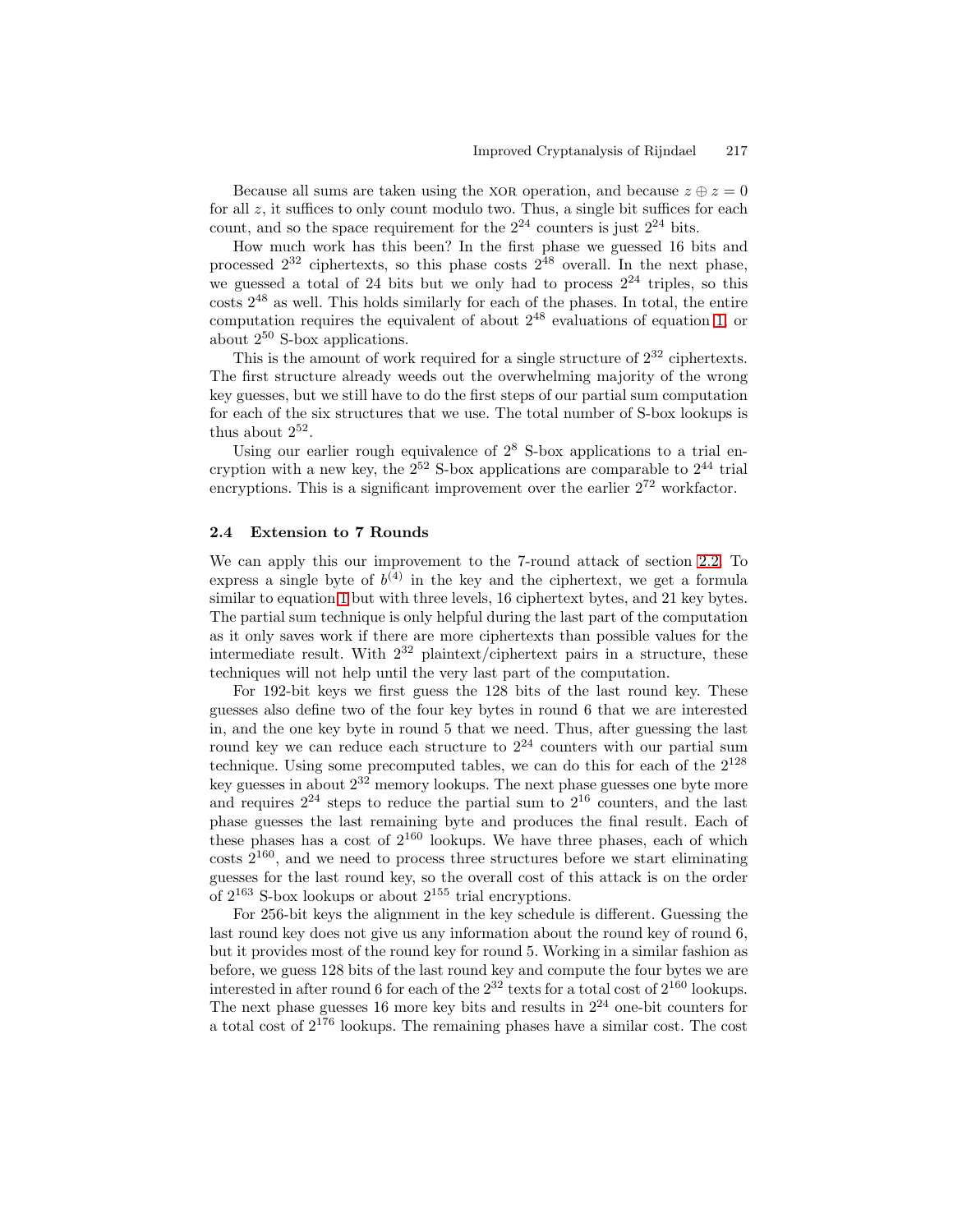per structure is thus about  $2^{178}$  lookups or about  $2^{170}$  trial encryptions. We need five structures before we start cutting into the guesses of the last round key, so the overall complexity of this attack is about  $2^{172}$ .

# **2.5 A Second Improvement**

It is possible to push these attacks even further, if we are willing to trade texts for time and increase the data complexity to save on the workfactor.

We first show that 7 rounds of Rijndael may be broken with  $2^{128}$  known texts (the entire codebook!) and workfactor equivalent to approximately  $2^{120}$ trial encryptions. These encryptions consist of  $2^{96}$  packs of  $2^{32}$  encryptions that vary only in four bytes of  $m^{(1)}$ . Those four bytes are in a proper position to apply the attack of section [2.3:](#page-2-0) specifically, each pack of  $2^{32}$  encryptions consists of  $2^{24}$ groups of  $2^8$  encryptions that vary only in a single byte of  $m^{(2)}$ . Equivalently, we may view the entire set of  $2^{128}$  encryptions as consisting of  $2^{120}$  groups of  $2^8$  encryptions that vary only in one byte of  $m^{(2)}$ . This ensures that summing a single byte in  $b^{(5)}$  over the  $2^8$  encryptions in a group yields zero, and thus summing over all  $2^{128}$  encryptions also yields zero in this byte. This simple property is the basis for several attacks, as described below.

A naive way that one might try to exploit this property is to guess five key bytes at the end of the cipher, partially decrypt each ciphertext to a single byte of  $b^{(5)}$ , sum over all  $2^{128}$  ciphertexts, and check for zero. However, the naive approach does not actually work. Even the wrong keys will yield zero when summing the byte in  $b^{(5)}$  over all  $2^{128}$  encryptions, because for any bijective 128bit block cipher,  $b^{(5)}$  (or any other intermediate value) will take on all possible 128-bit values as you cycle through all  $2^{128}$  encryptions. Consequently, we will need to modify the attack slightly.

Instead, we use the following technique. Focus our attention on a fifth byte in  $m^{(1)}$  (different from the four bytes selected earlier), say,  $m_{a,b}^{(1)}$ . Fixing a value x for this byte gives us a set of  $2^{120}$  encryptions where  $m_{a,b}^{(1)} = x$ ; this gives us a list of  $2^{88}$  packs, where each pack contains  $2^{24}$  groups of  $2^8$  encryptions that vary only in a single byte of  $m^{(2)}$ . We call this structure of  $2^{120}$  encryptions a herd. Now we obtain  $2^{128}$  known texts  $(2^8$  herds), guess four key bytes at the beginning of the cipher, calculate  $m_{a,b}^{(1)}$  for each encryption using our guessed key material, and separate the texts into herds. Examining a single such herd, we find that summing a byte in  $b^{(5)}$  over all the encryptions in the herd yields zero, and moreover this property is unlikely to hold if our guesses at the key were incorrect. This yields a working attack against 7 rounds of Rijndael, but the complexity is very high  $(2^{128} \times 2^{72}$  steps of computation or so).

One can do much better. Note that the byte in  $b^{(5)}$  depends only on four bytes of the ciphertext (for simplicity, call them  $c_0, \ldots, c_3$ ) and the byte  $m_{a,b}^{(1)}$ depends on only four bytes of the plaintext  $(p_4, \ldots, p_7, \text{ say})$ . We use a threephase attack; the first phase uses  $2^{64}$  counters (the  $m_y$ 's), the second phase uses  $2^{32}$  counters (the  $n_z$ 's), and the third phase provides the filtering information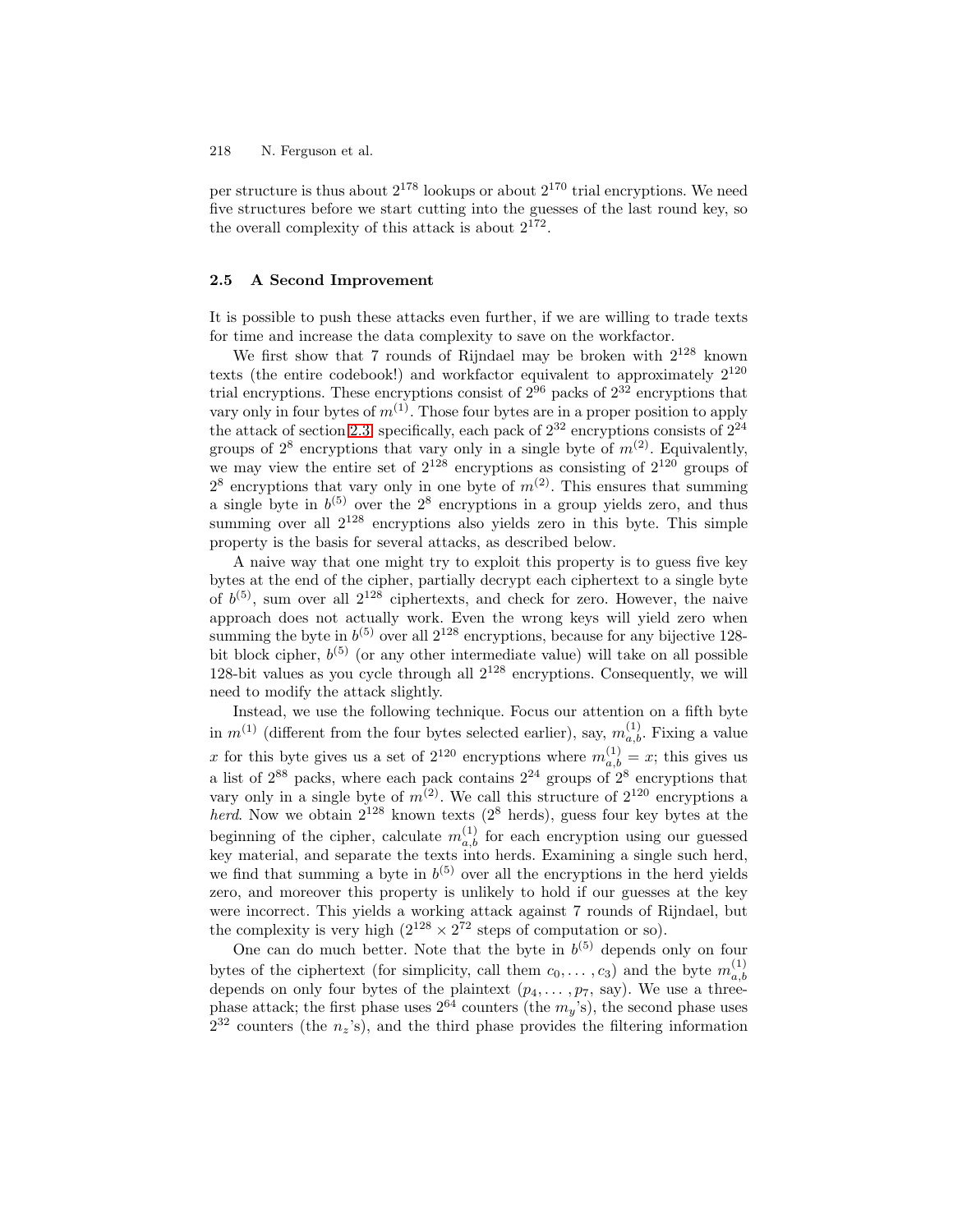for key guesses. As usual, all counters may be taken modulo 2, so we need just one bit for each counter.

The attack goes as follows. In the first phase, we increment the counter  $m_y$  corresponding to the 64-bit quantity  $y = (c_0, \ldots, c_3, p_4, \ldots, p_7)$  as we see each known text  $(p, c)$ . The second phase guesses four key bytes from the first round, separates the counters into herds (by computing  $m_{a,b}^{(1)}$  for each counter position using  $(p_4, \ldots, p_7)$  and the guessed key material), selects a single herd, and updates the counter  $n_z$  by adding  $m_y$  to it for each y that is in the correct herd and that agrees with  $z = (c_0, \ldots, c_3)$ . Afterwards, in the third phase, we guess five key bytes at the end of the cipher, partially decrypt each  $z$  to a single byte in  $b^{(5)}$ , sum this byte over all  $2^{32}$  values of z (with multiplicities as given by the  $n_z$ ), and check for zero. The third phase must be repeated for each guess of the four key bytes in the first round.

What is the complexity of this attack? The first phase requires us to update a counter for each ciphertext, so using our rough equivalence of  $2<sup>8</sup>$  memory lookups to a trial encryption, the counting should take time comparable to  $2^{120}$  trial encryptions. Compared to the first phase, the rest of the attack has negligible workfactor (equivalent to  $2^{96}$  encryptions); there is no need to compute partial sums, an exhaustive key search will suffice.

This shows that one may break 7 rounds of Rijndael using  $2^{128}$  known texts.  $2^{120}$  work, and  $2^{64}$  bits of memory. This 7-round attack trades texts for time: it uses a huge number of known texts, but it has better workfactor and overall complexity than the 7-round attack of section [2.3;](#page-2-0) and moreover, it applies to all key sizes (including the 128-bit keys).

There are a few more small improvements. We used a single byte of  $m^{(1)}$  to define our herds, but the four plaintext bytes that we use in our attack and the four key bytes of the first round key that we guess define four bytes of  $m^{(1)}$ . We can create more (but smaller) herds by fixing three bytes of  $m^{(1)}$  for each herd. This gives us  $2^{24}$  herds of  $2^{104}$  texts each.<sup>3</sup> We can even choose which of the four bytes will take on every value, and thus create  $2^{26}$  herds of  $2^{104}$ texts each, in which case each text is used in four different herds. Furthermore, we do not need all the plaintext/ciphertext pairs. If the four plaintext bytes take on  $2^{32} - 2^{23}$  of the  $2^{32}$  possible values (and for each of these values the other 12 bytes take on all possible values), then about half of our herds will have missing plaintext/ciphertext pairs while the other half are complete and undamaged. We can use the undamaged herds in our attack. This reduces the plaintext requirements to  $2^{128} - 2^{119}$  texts. These changes do not change the complexity of the attack, but give us a slight reduction in the text requirements.

### **2.6 Extension to 8 Rounds**

We can further extend the idea to break 8 rounds of Rijndael, though apparently not for 128-bit keys. As before, we obtain  $2^{128} - 2^{119}$  texts (about  $2^{23}$  undamaged

 $3$  Note that we cannot use all four bytes, as at least one of the four bytes has to vary within the pack.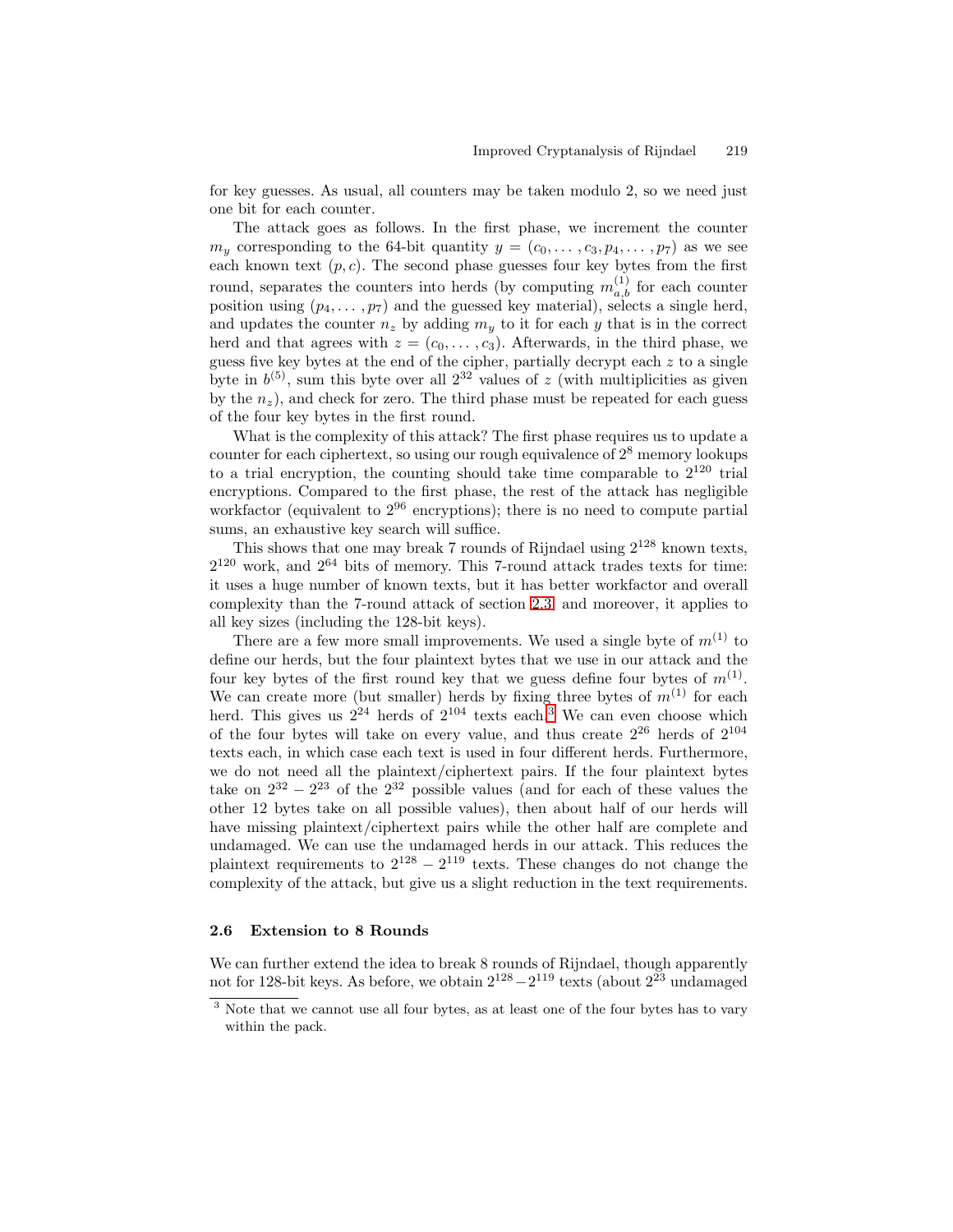herds), focus attention on a single herd, and use the fact that a single byte in  $b^{(5)}$  will yield zero when summed over all  $2^{104}$  encryptions in the herd. However, the byte in  $b^{(5)}$  now depends on the entire ciphertext and on 21 subkey bytes at the end of the cipher, so now we must apply the partial sum techniques of section [2.4.](#page-4-0) Guessing the four key bytes of the first round first to define our herds and computing the partial sums  $x_k$  one at a time allows one to calculate the desired sum with  $2^{104}$  bits of storage and work equivalent to about  $2^{202}$  trial encryptions. We need to do this for about four herds before we start to cut our search tree. (We will need about 26 herds in total to get a unique solution, but the workload is dominated by the first four herds.) The overall attack complexity comes out at 2<sup>204</sup> encryptions, and thus faster than exhaustive key search for 256-bit keys.

As this attack needs the equivalent of more than  $2^{192}$  encryptions, it seems to be useless for 192-bit keys. But the 192-bit key schedule allows a  $2^{16}$ -fold speedup for the 8-round attack, which thus requires the equivalent of about  $2^{204-16}$  =  $2^{188}$  encryptions. We stress that the time complexity of  $2^{188}$  encryptions only holds for 192-bit keys, not for 256-bit keys.

Each byte of  $b^{(5)}$  depends on 21 subkey bytes, namely: all the 16 bytes from  $k^{(8)}$ , 4 bytes from  $k^{(7)}$  and one byte from  $k^{(6)}$ . Similar to Section [2.2,](#page-2-0) fixing the last round key  $k^{(8)}$  determines two of the four bytes from  $k^{(7)}$  and, depending on which byte of  $b^{(5)}$  we target, possibly also the relevant subkey byte from  $k^{(6)}$ . More precisely, by choosing three columns (12 bytes) of  $k^{(8)}$  one can learn two columns of  $k^{(7)}$ , and the fourth column of  $k^{(8)}$  also determines one column of  $k^{(6)}$ . In each column of  $k^{(7)}$  we find one subkey byte we need for the attack. In other words, fixing  $k^{(8)'}$  (or even only three columns of  $k^{(8)'}$ ) gives us two useful key bytes of  $k^{(7)}$ . (This holds for the 192-bit key schedule. See [\[Luc00\]](#page-15-0), where the Rijndael key schedule and this weakness are explained in more detail.)

To describe the attack, we look at the partial sums technique from a slightly different point of view. To attack 8-round Rijndael, we check the sum of the values taken on by one byte from  $b^{(5)}$  in the  $2^{104}$  encryptions of a herd. For this, we evaluate equation [1](#page-3-0) five times: four times on the "bottom level", and, using these four results, a last time taking these four values instead of the ciphertexts  $c_{i,0}, \ldots, c_{i,3}$ . Each evaluation of equation [1](#page-3-0) starts with counters for  $(c_0, c_1, c_2, c_3, \text{(other)}),$  where the bytes  $c_i$  and the corresponding keys are aligned in the same column. It can be described by the following substeps:

- 1. Guess two key bytes, w.l.o.g.  $k_0$  and  $k_1$ , and compute the counters (mod 2) for  $(x_{0,1}, c_2, c_3, \langle \text{other} \rangle).$
- 2. Guess one key byte, w.l.o.g.  $k_2$ , and count  $(x_{0,1,2}, c_3, \text{other})$ .
- 3. Guess one key byte  $(k_3)$ , and count  $(x_{0,\ldots,3},\langle \text{other}\rangle)$ .

(Note that we just introduced a slightly different notation for the  $x_{\text{(some)}}$ . The reason will become obvious below.)

To attack 8-round Rijndael with 192-bit keys, we obtain  $2^{128} - 2^{119}$  texts, guess four first-round subkey bytes to obtain our herds, concentrate on a single herd, and target a single byte in  $b^{(5)}$ . We continue with guessing three columns of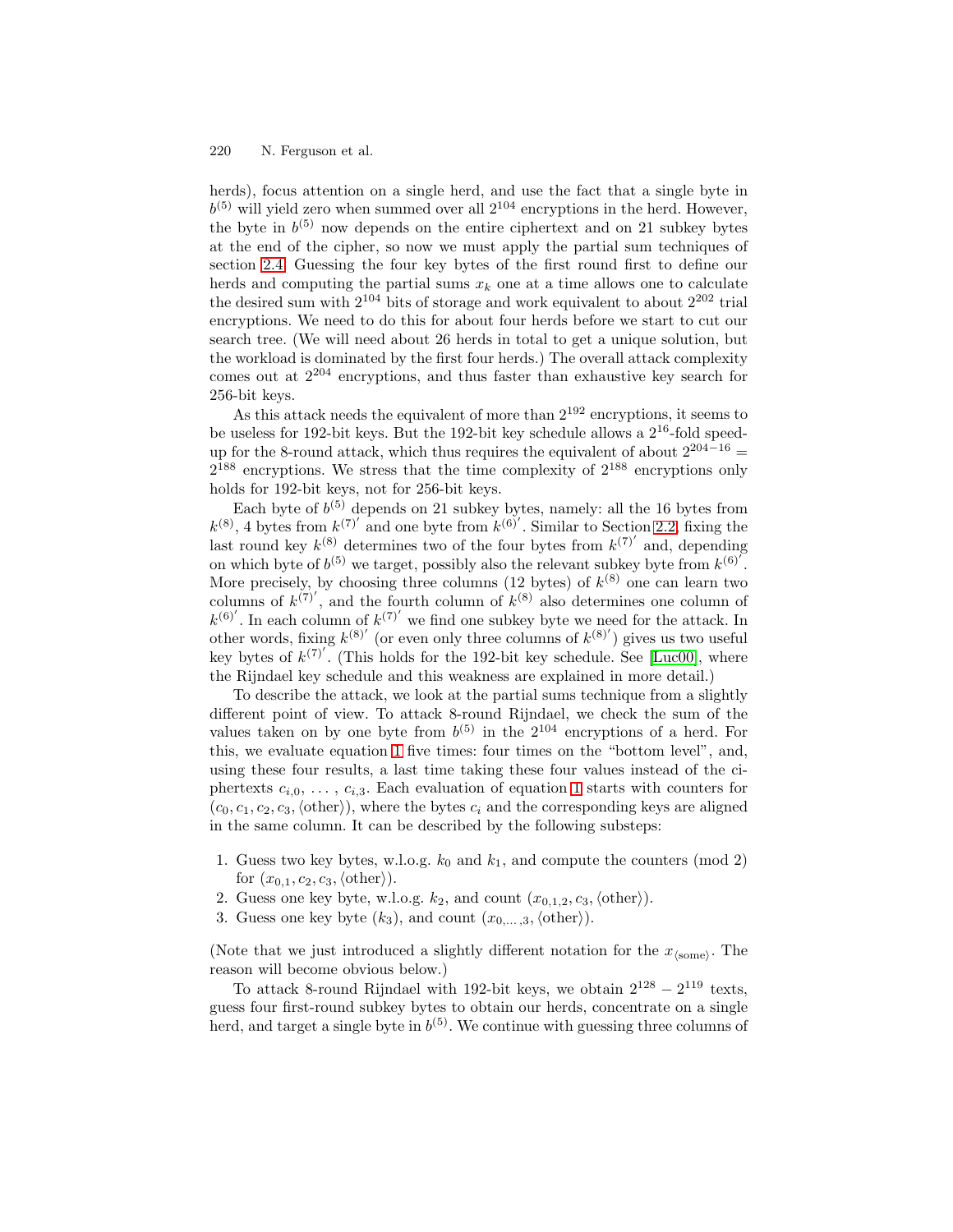<span id="page-8-0"></span> $k^8$  and evaluating equation [1](#page-3-0) for each column. This gives us gives us  $2^{56}$  counters (mod 2) for

$$
(x_{0,\ldots,3}, x_{4,\ldots,7}, x_{8,\ldots,11}, c_{12}, c_{13}, c_{14}, c_{15}).
$$

Note that the values  $x_{0,\ldots,3}$ ,  $x_{4,\ldots,7}$ , and  $x_{8,\ldots,11}$  correspond to the bytes  $c_0$ ,  $c_1$ , and  $c_2$  we use within equation [1](#page-3-0) to get the final count for the byte of  $b^{(5)}$ . Now we evaluate (not guess!)<sup>4</sup> two key bytes of  $k^{(7)}$  and execute the first substep of the partial sums technique. Essentially for free, we reduce the number of counters from  $2^{56}$  to  $2^{48}$ , and we get counters (mod 2) for

$$
(x_{0,\ldots,7}, x_{8,\ldots,11}, c_{12}, c_{13}, c_{14}, c_{15}).
$$

By guessing the last column of  $k^{(8)}$  and get  $2^{24}$  counters for

$$
(x_{0,\ldots,7}, x_{8,\ldots,11}, x_{12,\ldots,15}).
$$

Guessing another two bytes of  $k^{(7)}$  we get  $2^8$  counters for  $x_{15}$ . We can evaluate one byte of  $k^{(6)}$ , which allows us to check the balancedness of one byte of  $b^{(5)}$ .

Note that the order in which things are done is crucial for the time complexity. If we first guessed all 16 bytes from  $k^{(8)}$  and only then evaluated the two key bytes from  $k^{(7)}$  which we get for free, the speed-up would only be  $2^8$  compared to the running time for attacking Rijndael with 256-bit keys. In this case, the time complexity would be 2<sup>196</sup> for 192-bit keys, i.e. slower than exhaustive search.

### **2.7 Summary**

The Square attack can be improved so that it requires  $2^{44}$  work to attack 6 rounds of Rijndael. The extension to 7 rounds has complexity 2<sup>155</sup> for 192-bit keys and complexity  $2^{172}$  for 256-bit keys. There is also an alternative extension to 7 rounds that can break all key sizes with lower overall complexity  $(2^{120} \text{ work})$ but which requires virtually the entire codebook of texts  $(2^{128} – 2^{119}$  texts). Another result of our analysis is that, for the 256-bit and 192-bit key sizes, one may break 8 rounds of Rijndael faster than by exhaustive search, again with  $2^{128} - 2^{119}$  texts. The 256-bit key size requires  $2^{204}$  work, the 192-bit key size 2<sup>188</sup>.

# **3 The Key Schedule**

Compared to the cipher itself, the Rijndael key schedule appears to be more of an ad hoc design. It has a much slower diffusion structure than the cipher, and contains relatively few non-linear elements.

This is where the  $2^{16}$ -fold speed-up for 192-bit keys comes from.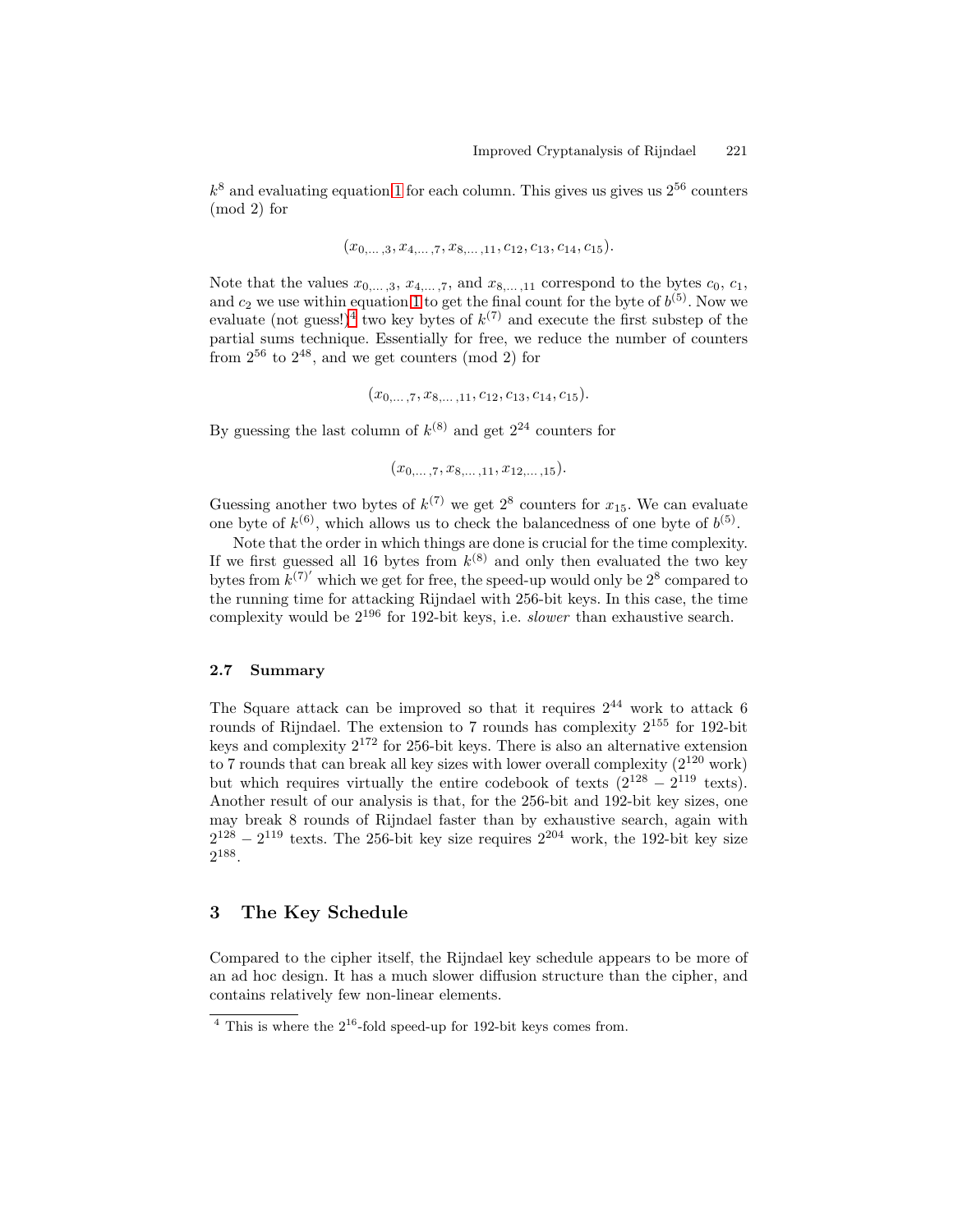## **3.1 Partial Key Guessing**

The Rijndael submission document states that the key schedule was designed with the requirement that "Knowledge of a part of the Cipher Key or Round Key bits shall not allow to calculate many other Round Key bits" [\[DR98,](#page-15-0) section 7.5]. The key schedule does not seem to achieve that goal.

Let us look at the case of a 128-bit block size and 256-bit key in more detail. The key schedule consists of 8 cycles, which produces a total of 15 round keys (the last half of the last cycle is never used). The key schedule can be seen as four separate rows that only have a limited interaction. We will concentrate on a particular row; say, number *i*. We guess the values  $K_{i,7}^{(s)}$  for  $s = 0, \ldots, 6$ . (There is no point in guessing it for  $s = 7$ , as that byte is not used in an expanded key.) Using the recurrent computation rule of the key schedule, we can now compute  $K_{i,6}^{(s)}$  for  $s = 1, \ldots, 6$ ,  $K_{i,5}^{(s)}$  for  $s = 2, \ldots, 6$ , etc. (Please refer to appendix [A](#page-15-0) for definitions of our notation, if it is not clear.) All in all, we learn 28 bytes of the expanded key for the cost of having guessed only seven bytes.

The bytes that we guessed in row  $i$  are exactly those bytes that affect row  $i-1$  mod 4. Thus, if we now guess the first eight bytes of row  $i-1$ , then we can compute the rest of that row for a total of 60 bytes, and if we guess a total of 15 bytes, we learn 88 bytes of the expanded key.

We can extend this with further rows, and get 148 bytes of the expanded key by guessing 23 bytes, and 208 bytes by guessing 31 bytes. There are of course many other ways in which guessing some bytes results in knowledge of many more. On a smaller scale, several of our attacks in section [2](#page-1-0) used dependencies between round key bytes to reduce the complexity of the attack.

## **3.2 Key Splitting**

Another interesting property is that the key can be "split" into two halves. The two topmost rows interact with the two bottommost rows through only 14 bytes (in the case of 128-bit block size and 256-bit key). If we guess (or know) those 14 bytes, then the rest of the key has been split into two independent halves, each of which controls half of the expanded key bytes. There are many ways to split the key. By rows is the easiest way, but it is also possible to split it by column (at least for a few cycles).

This immediately suggests some kind of meet-in-the-middle attack to a cryptanalyst. However, as the expanded key bytes of the two halves are mixed very thoroughly in the non-linear cipher, we have not found a way to exploit this property. Note that the DES key schedule allows the key bits to be split into 56 independent parts, but no attack is known that uses this property.

### **3.3 Summary**

The fact that these properties are present in spite of the stated design goal is unsettling. Some of our attacks make use of the relations between expanded key bytes and would have a higher complexity if these relations did not exist. The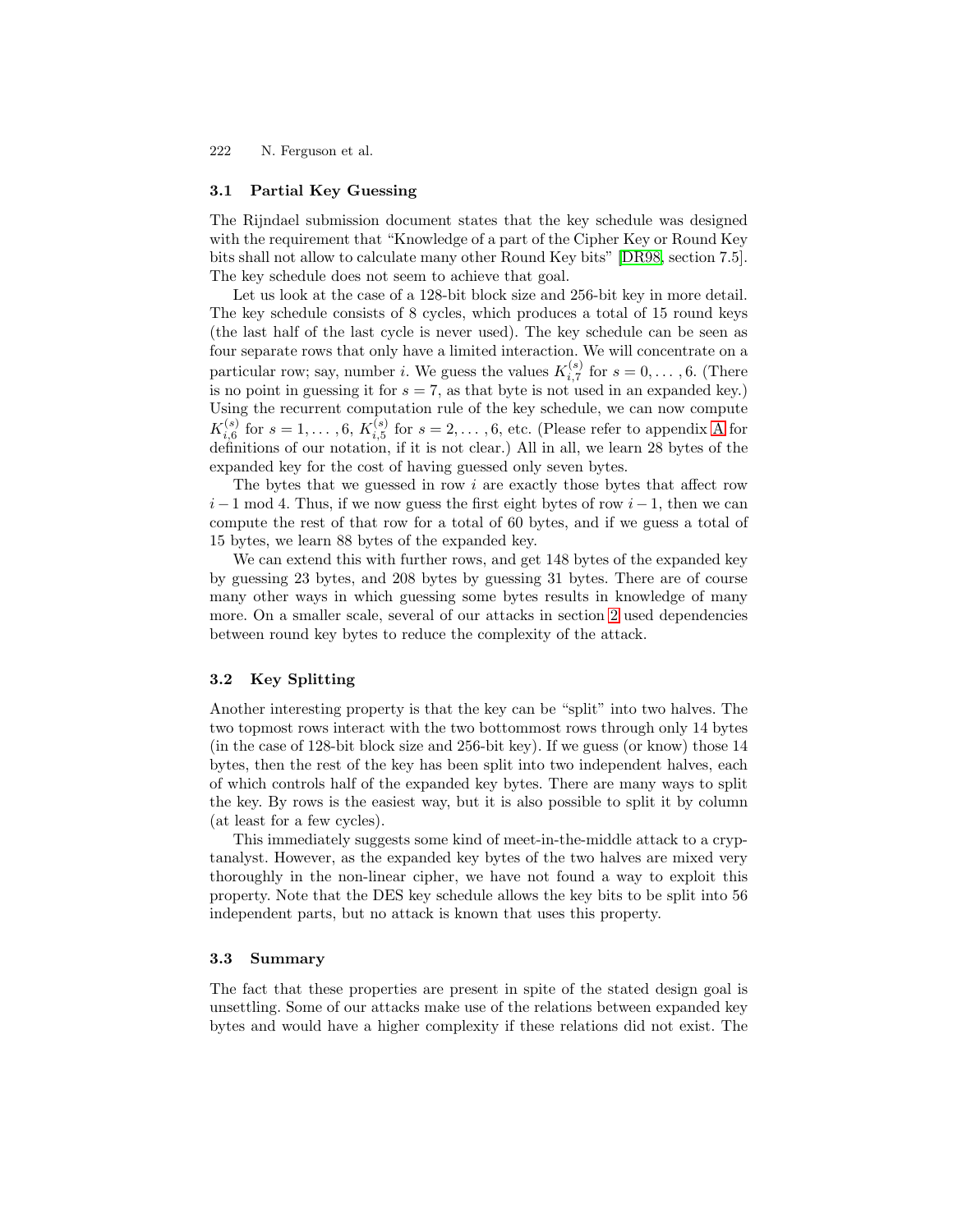<span id="page-10-0"></span>attack on 8-round Rijndael with 192-bit keys would be slower than exhaustive key search without these relations. Our attack in the next section also makes extensive use of the properties of the key schedule.

# **4 A 9-Round Related-Key Attack**

Related-key attacks were first introduced by Biham in [\[Bih93\]](#page-15-0) and later extended in [\[KSW96,KSW97\]](#page-15-0). We assume that the reader is familiar with the basics of related-key cryptanalysis.

The submission states that "The key schedule of Rijndael, with its high diffusion and non-linearity, makes it very improbable that [related-key attacks] can be successful for Rijndael" [\[DR98,](#page-15-0) section 8.7], and also lists resistance to related-key attacks as one of the requirements for the Rijndael key schedule [\[DR98,](#page-15-0) section 7.5]. We do not feel that the Rijndael key schedule has a very high level of diffusion. It can take many cycles before a low-weight difference starts to affect a significant number of other bytes. This can best be seen if we run the key schedule backwards; each byte affects two other bytes that are (almost) a full cycle further back.

We show how a related-key attack can be mounted on 9 rounds of Rijndael with a 256-bit key. This is basically a variant of the Square attack; we use 256 related keys that differ in a single byte in the fourth round key. We use plaintext differences to cancel out the earlier round key differences, and get three bytes at the end of round 6 that sum to zero when taken over the 256 encryptions. We guess key bytes of the last three rounds to compute backwards from the ciphertext and detect this property.

### **4.1 The Key Difference Pattern**

Starting with an unknown base key  $L$ , we derive a set of 256 related keys  $L_0,\ldots,L_{255}$ . The difference  $L_a\oplus L$  takes on the value a in bytes 21 and 25, and is zero elsewhere. The diffusion in the key schedule is slow enough that we can track all the differences in the round keys. Figure [1](#page-11-0) shows the difference pattern. The key schedule for the 9-round cipher needs to generate 10 round keys. With a 128-bit block size and a 256-bit key, this requires five cycles of the key schedule, which are shown in the figure. Each of the cycles provides two round keys.

The dark gray bytes are the bytes of  $L$  that we guess. The light gray bytes are bytes that we can deduce from the guesses that we have made using the recurrence relationship between the expanded key bytes. We guess a total of 27 bytes of the key, and this allows us to compute a total of 66 bytes of the expanded key. We will use all of our guesses in the attack, but for the moment we concentrate on tracking the differences through the key schedule.

In the first cycle we have a difference a in  $K_{1,5}^{(0)}$  and  $K_{1,6}^{(0)}$ . In the next cycle we get a difference a in  $K_{1,5}^{(1)}$ . In the third cycle we have difference a in  $K_{1,5}^{(2)}$ ,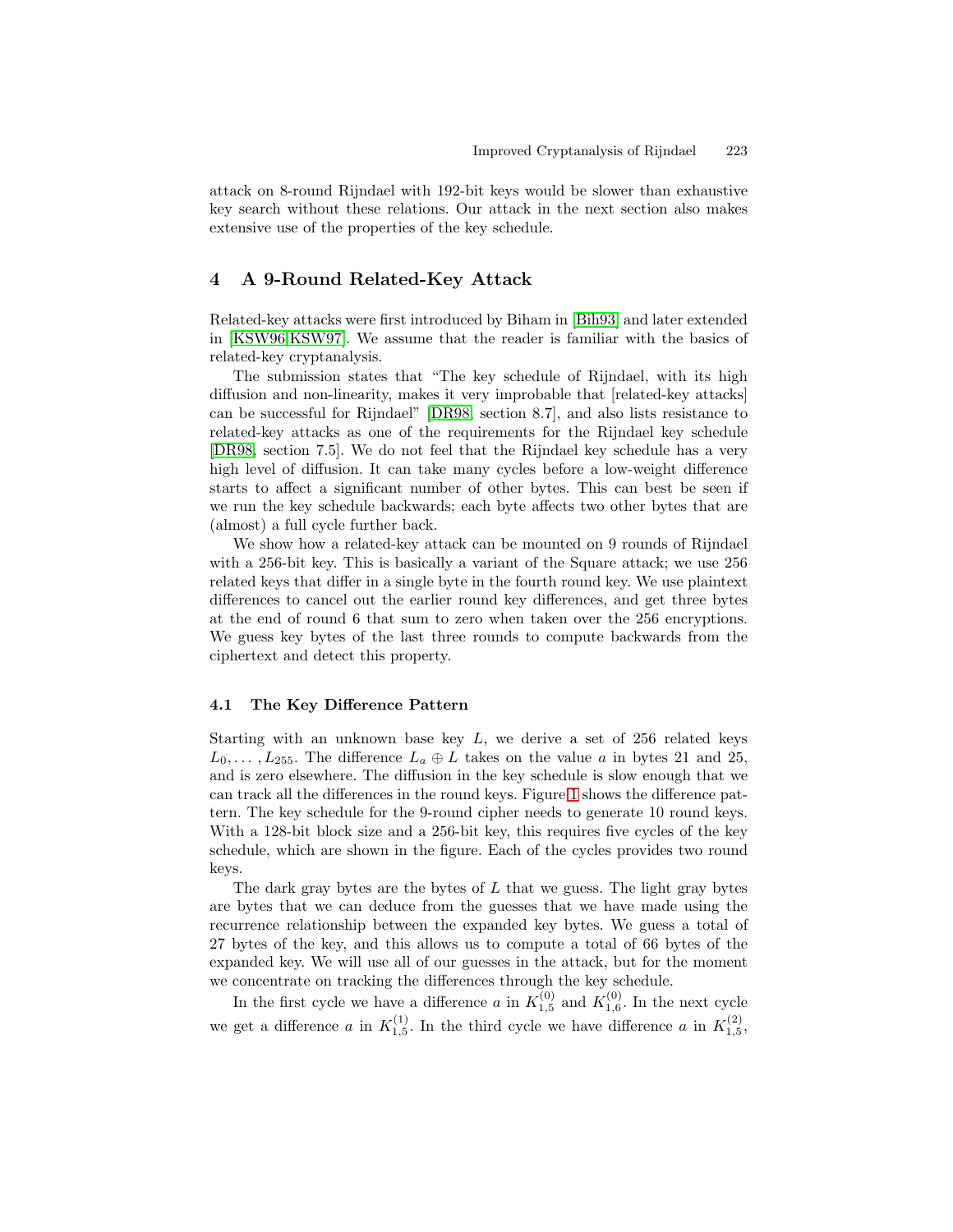<span id="page-11-0"></span>

Fig. 1. Difference and guessing pattern in the key of the 9-round attack.

 $K_{1,6}^{(2)}$ , and  $K_{1,7}^{(2)}$ . At this point the difference is first confronted with a non-linear S-box. To track the difference, we need to know  $K_{1,7}^{(2)}$  of key L; this allows us to compute the output difference  $b$  of the S-box given the input difference  $a$ . As the shading shows, this key byte can be deduced from the guesses that we have made. In the fourth cycle we get the difference b in  $K_{0,i}^{(3)}$  for  $i = 0, \ldots, 3$ . Again we encounter an S-box, and therefore we need to know  $K_{0,3}^{(3)}$  of L. This gives us the output difference  $c$  of that S-box given input difference  $b$ . We thus get a difference c in  $K_{0,i}^{(3)}$  for  $i = 4, \ldots, 7$ . The differences from the previous cycle also come through as a difference a in  $K_{1,5}^{(3)}$  and  $K_{1,7}^{(3)}$ . We can track the rest of the difference propagation in a similar way as is shown in the figure. All in all, it turns out that we have guessed more than enough bytes of L to be able to track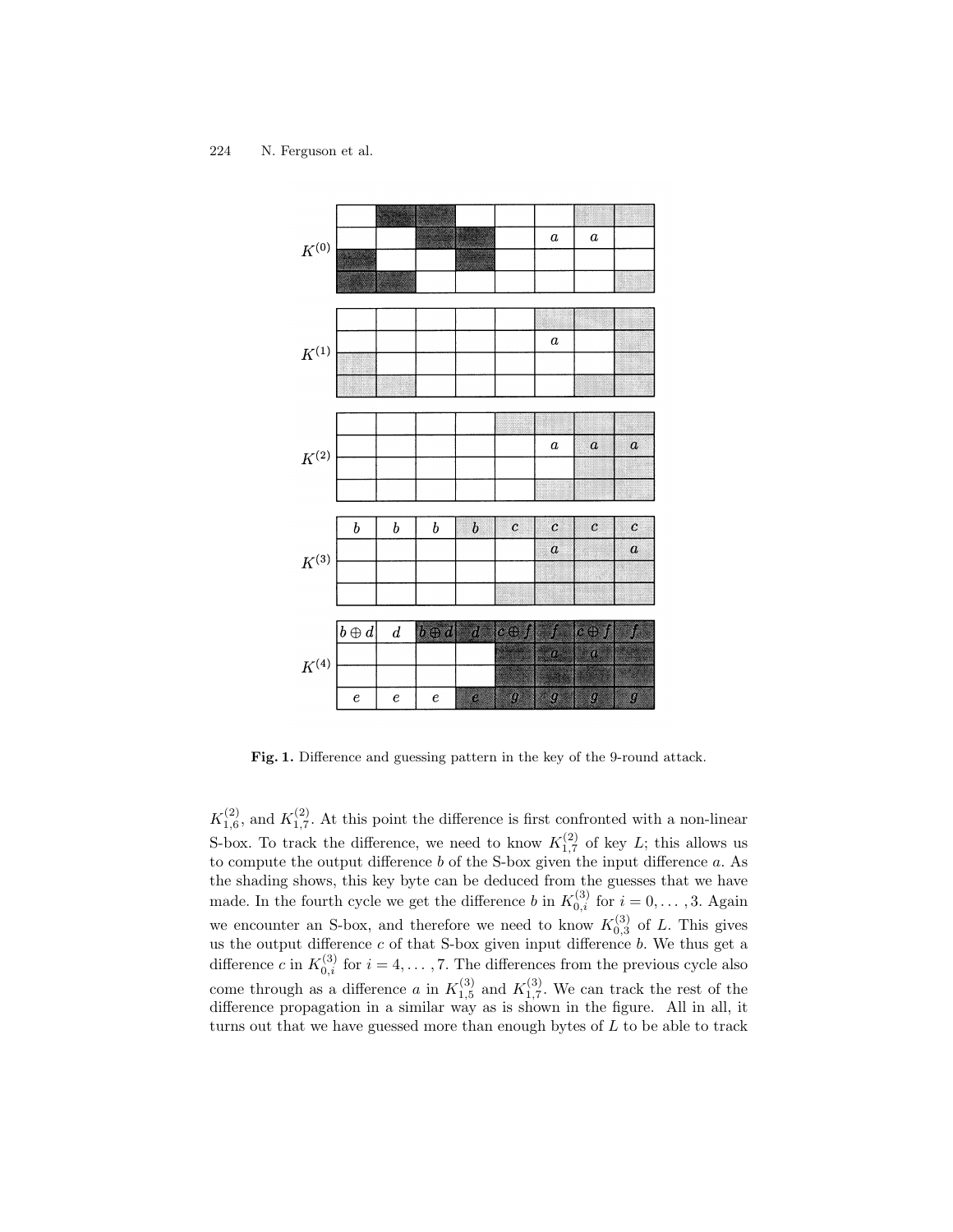all of the changes. That is, for each value of  $a$ , we know the exact value of  $b$ ,  $c$ ,  $d, e, f$ , and  $g$ . Although we are guessing a very large number of bytes that we will use in our attack, we would only need to guess six bytes in order to track the difference pattern through the key schedule.

#### **4.2 The Encryptions**

Having guessed the dark-gray bytes shown in figure [1,](#page-11-0) we encrypt one plaintext under each key. These plaintexts are chosen such that all encryptions end up in the same state after the first round (i.e., after adding the second round key). We know the differences in the second round key  $k^{(1)}$  and the key bytes that we guessed allow us to introduce appropriate differences in the plaintexts to ensure the same state after round 1. We now get a single byte difference introduced at the end of round 3; if we look at all our 256 encryptions, this one byte takes on each value exactly once. This propagates to ensure that each byte of  $m^{(5)}$  runs over all possible values when taken over the 256 encryptions.

The next few steps are shown in figure [2.](#page-13-0) The round keys for round 5 and 6 are on the left, with their differences marked. On the right are some of the state differences. The bytes marked O are bytes that take on every possible value exactly once. Bytes marked X can behave in any manner. Bytes marked  $\sigma$  have the property that if you sum them over all 256 encryptions, the sum is zero. The important item to note is that we have three  $\sigma$  bytes in  $b^{(6)}$ .

We are going to compute  $b_{1,3}^{(6)}$  from the ciphertext, our known key bytes, and some additional guessed key bytes. This is shown in the figure with the gray color. Note that we are using an equivalent representation for round 8, where we have swapped the order of the MixColumn and AddRoundKey, and add  $k^{(8)'}$  instead of  $k^{(8)}$ . We know the ciphertext and the last round key, so we can compute backwards up to the AddRoundKey of round 8. We now guess the four marked bytes in  $k^{(8)}$ . (We know several bytes of  $k^{(8)}$ , but that provides no information about these bytes of  $k^{(8)}$ . However, as each column of  $k^{(8)}$  is the result of an inverse MixColumn operation on  $k^{(8)}$ , we can propagate our knowledge of the differences from  $k^{(8)}$  to  $k^{(8)'}$ .) We can now compute the marked bytes in  $t^{(8)}$ ,  $s^{(8)}$ , and  $t^{(7)}$ , and finally we can compute  $b_{1,3}^{(6)}$ . We check whether this value sums to zero when taken over all 256 encryptions. If this is not the case, we have made a wrong guess somewhere. As before, we can generate enough sets of plaintexts to uniquely identify the correct key guesses that we have made.

All in all, we have guessed 31 bytes of key material, and for each guess we perform an amount of work comparable to a single encryption. This puts the overall complexity of the attack at 2<sup>248</sup>.

Looking at the plaintext requirements, we do not have to perform 256 encryptions for each of the key byte guesses that we have made. The eight bytes of plaintext that we use to cancel the differences can take on only  $2^{64}$  values, so we can encrypt  $2^{64}$  plaintexts with each of the 256 related keys for a total chosen plaintext requirement of 2<sup>72</sup>.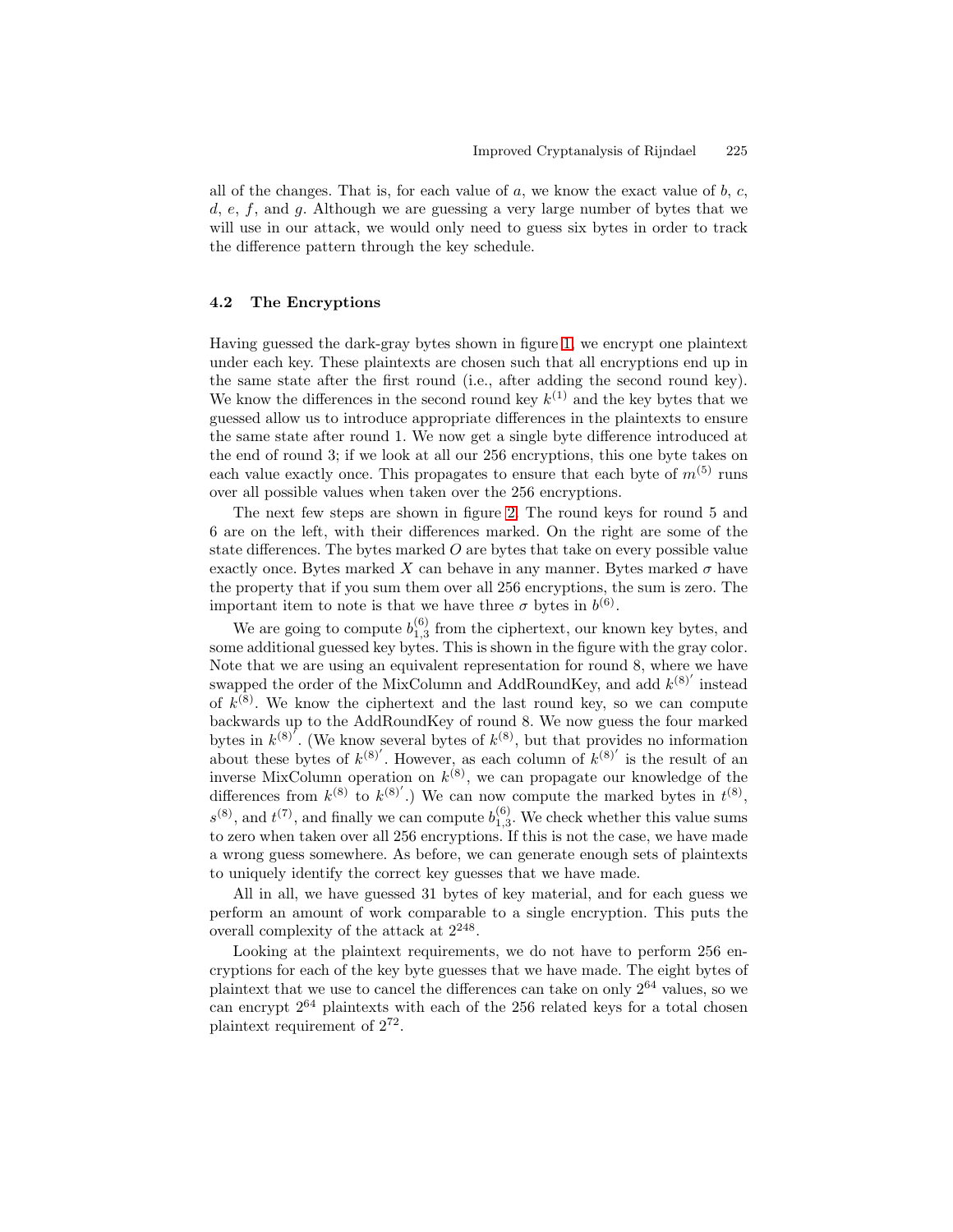<span id="page-13-0"></span>

**Fig. 2.** Rounds 6–9 of the attack.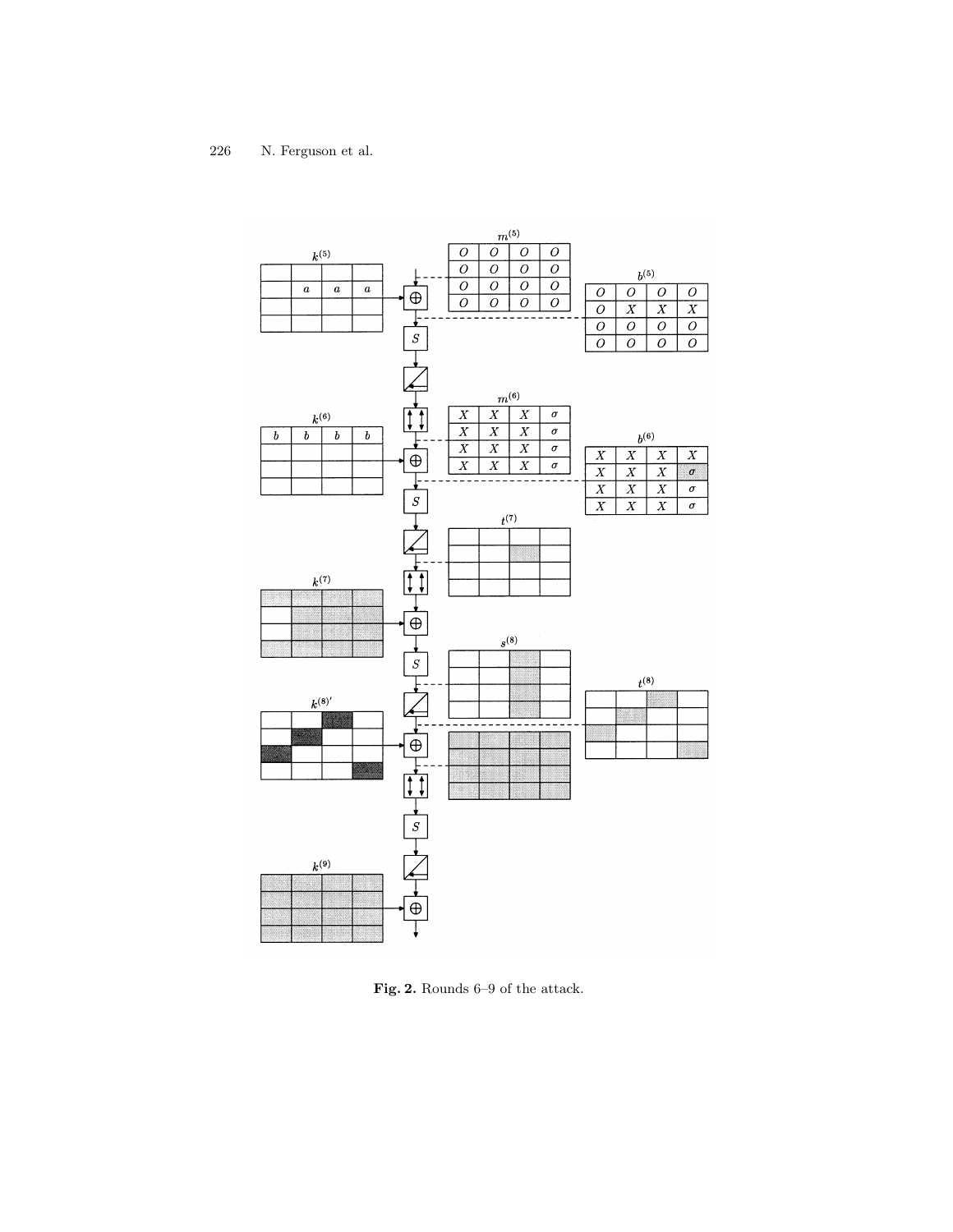## **4.3 An Improvement**

We can now use the techniques of section [2.3](#page-2-0) to improve this attack. Instead of guessing the eight bytes of the first round key, we use all  $2^{64}$  plaintexts for each of the keys, and sum over all  $2^{72}$  encryptions. We will need about 32 structures of  $2^{72}$  texts overall to uniquely identify the correct key guess, so our plaintext requirement grows to  $2^{77}$ . We now guess the 19 dark gray bytes (152 bits) of  $K^{(4)}$ in figure [1.](#page-11-0) (This also provides the required information to track the differences between the 256 keys.) We decrypt each of the  $2^{72}$  ciphertexts of one structure for one round, and count how often each of the possible values for the four remaining interesting bytes occurs. We are now left with something very similar to equation [1,](#page-3-0) which requires  $2^{48}$  elementary steps. It is clear that this process is dominated by the work of decrypting the last round. This reduces the attack complexity to  $5.2^{224}$ . (The factor 5 comes from the fact that we need five of these structures before we start cutting into the guesses that dominate the workload.)

## **4.4 Further Work**

There are many ways in which variations on this attack can be made, such as using a different key difference pattern, or possibly applying the partial-sum technique further to reduce the workload. We have not investigated these in any detail. This remains an area for further study.

### **4.5 Summary**

There is a related-key attack on 9 rounds of Rijndael with 256-bit keys that uses  $2^{77}$  plaintexts under 256 related keys, and requires  $2^{224}$  steps to complete.

# **5 Conclusions**

We examined the security of the AES candidate Rijndael, and described several new attacks and unexpected properties of the cipher. Up to now we have only looked at the Rijndael versions with a 128-bit block size. Although similar in structure, Rijndael with larger block sizes is different enough—the byte alignments that are so crucial to some of our attacks are different—that it will have to be analyzed separately.

We introduced the "partial sum" technique, which substantially reduces the workfactor of the dedicated Square attack. We also showed how one may trade texts for time, to penetrate through more rounds of Rijndael when many known texts are available. These techniques allowed us to find attacks that break as many as 7 (of 10) rounds for 128-bit keys, 8 (of 12) rounds for 192-bit keys, and 8 (of 14) rounds for 256-bit keys. Many of these attacks require virtually the entire codebook of texts and hence are not very practical.

The key schedule does not achieve its stated design goals, especially for 192 bit and 256-bit keys. Although we have not found a large-scale exploit of the key schedule properties described in section [3,](#page-8-0) we find them worrisome.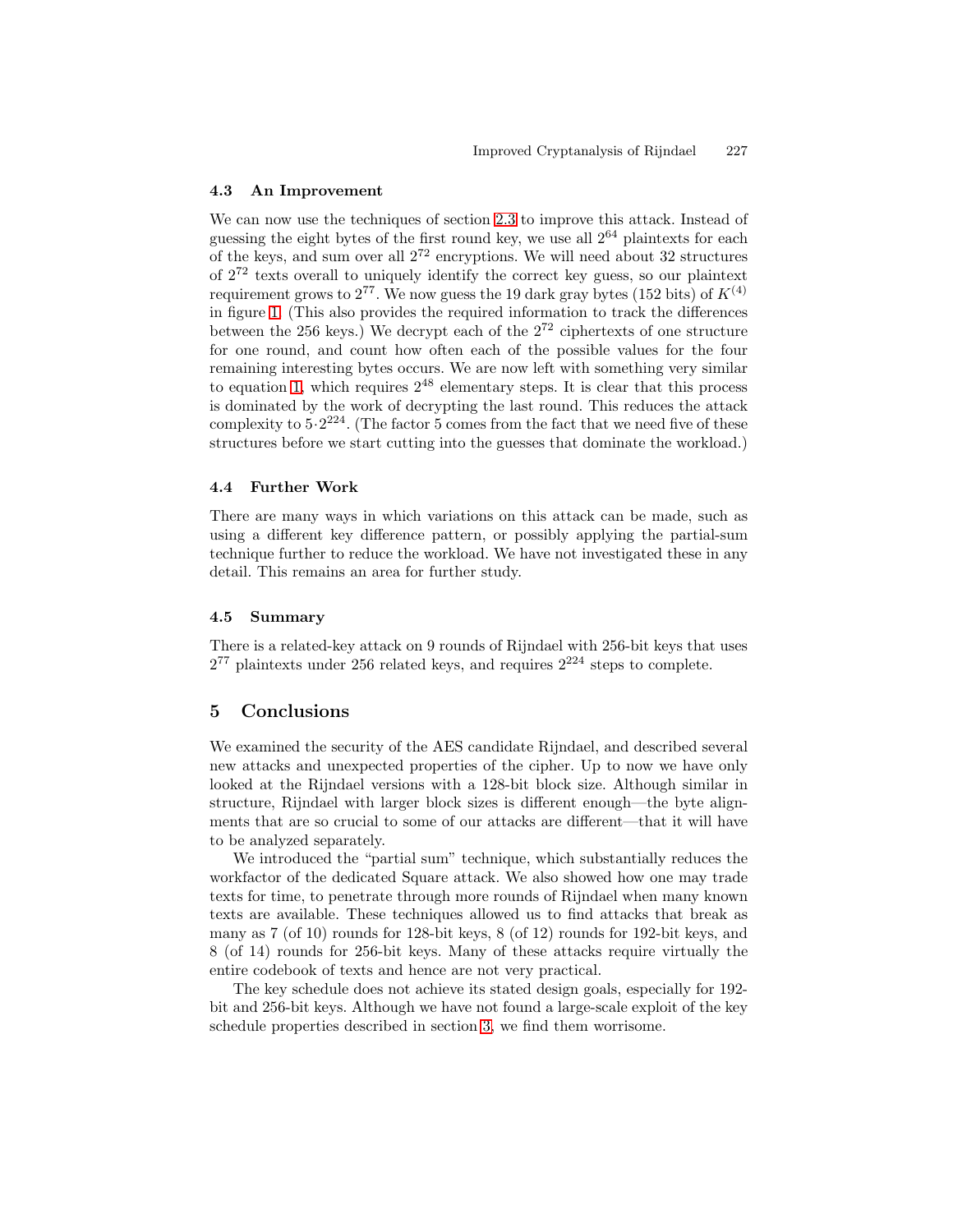<span id="page-15-0"></span>The 9-round related-key attack has a complexity of  $2^{224}$ , which is of course completely impractical; but it is faster than an exhaustive key search, which is the standard measure to compare against. Our results have no practical significance for anyone using the full Rijndael.

**Acknowledgments.** The "extended Twofish team" met for two week-long cryptanalysis retreats during fall 1999, once in San Jose and again in San Diego. This paper is a result of those collaborations. Our analysis of Rijndael has very much been a team effort, with everybody commenting on all aspects. Tadayoshi Kohno contributed to our discussions. Ian Goldberg very kindly performed some calculations for us. We would like to thank them both for their contributions and for the great time we had together.

# **References**

| Bih <sub>93</sub> . | Eli Biham. New types of cryptanalytic attacks using related keys. In Tor    |  |  |  |  |
|---------------------|-----------------------------------------------------------------------------|--|--|--|--|
|                     | Helleseth, editor, Advances in Cryptology-EUROCRYPT '93, volume 765         |  |  |  |  |
|                     | of Lecture Notes in Computer Science, pages 398–409. Springer-Verlag, 1993. |  |  |  |  |
| DBRP99.             | Carl D'Halluin, Gert Bijnens, Vincent Rijmen, and Bart Preneel. Attack      |  |  |  |  |
|                     | on six rounds of Crypton. In Lars Knudsen, editor, Fast Software Encryp-    |  |  |  |  |
|                     | tion '99, volume 1636 of Lecture Notes in Computer Science, pages 46–59.    |  |  |  |  |
|                     | Springer-Verlag, 1999.                                                      |  |  |  |  |
| DKR97.              | J. Daemen, L. Knudsen, and V. Rijmen. The block cipher Square. In Fast      |  |  |  |  |
|                     | Software Encryption '97, pages 149–165. Springer-Verlag, 1997.              |  |  |  |  |
| DR98.               | Joan Daemen and Vincent Rijmen. AES proposal: Rijndael.<br>In               |  |  |  |  |
|                     | AES Round 1 Technical Evaluation CD-1: Documentation. NIST, Au-             |  |  |  |  |
|                     | gust 1998. See http://www.esat.kuleuven.ac.be/~rijmen/rijndael/ or          |  |  |  |  |
|                     | http://www.nist.gov/aes.                                                    |  |  |  |  |
| GM00.               | Henri Gilbert, Marine Minier. A collision attack on 7 rounds of Rijndael.   |  |  |  |  |
|                     | In The third Advanced Encryption Standard Candidate Conference, pages       |  |  |  |  |
|                     | 230-241. NIST, April 2000. See http://www.nist.gov/aes.                     |  |  |  |  |
| KSW96.              | John Kelsey, Bruce Schneier, and David Wagner. Key-schedule cryptanalysis   |  |  |  |  |
|                     | of IDEA, G-DES, GOST, SAFER, and triple-DES. In Neal Koblitz, editor,       |  |  |  |  |
|                     | Advances in Cryptology—CRYPTO '96, volume 1109 of Lecture Notes in          |  |  |  |  |
|                     | Computer Science, pages 237–251. Springer-Verlag, 1996.                     |  |  |  |  |
| KSW97.              | John Kelsey, Bruce Schneier, and David Wagner. Related-key cryptanaly-      |  |  |  |  |
|                     | sis of 3-WAY, Biham-DES, CAST, DES-X, NewDES, RC2, and TEA. In              |  |  |  |  |
|                     | Information and Communications Security, First International Conference     |  |  |  |  |
|                     | Proceedings, pages 203-207. Springer-Verlag, 1997.                          |  |  |  |  |
| Luc00.              | Stefan Lucks. Attacking seven rounds of Rijndael under 192-bit and 256-bit  |  |  |  |  |
|                     | keys. In The third Advanced Encryption Standard Candidate Conference,       |  |  |  |  |
|                     | pages 215-229. NIST, April 2000. See http://www.nist.gov/aes.               |  |  |  |  |

# **A Notation**

The original description of Rijndael uses pictures to define the cipher, and re-uses symbols several times. This makes it difficult to refer in an unambiguous manner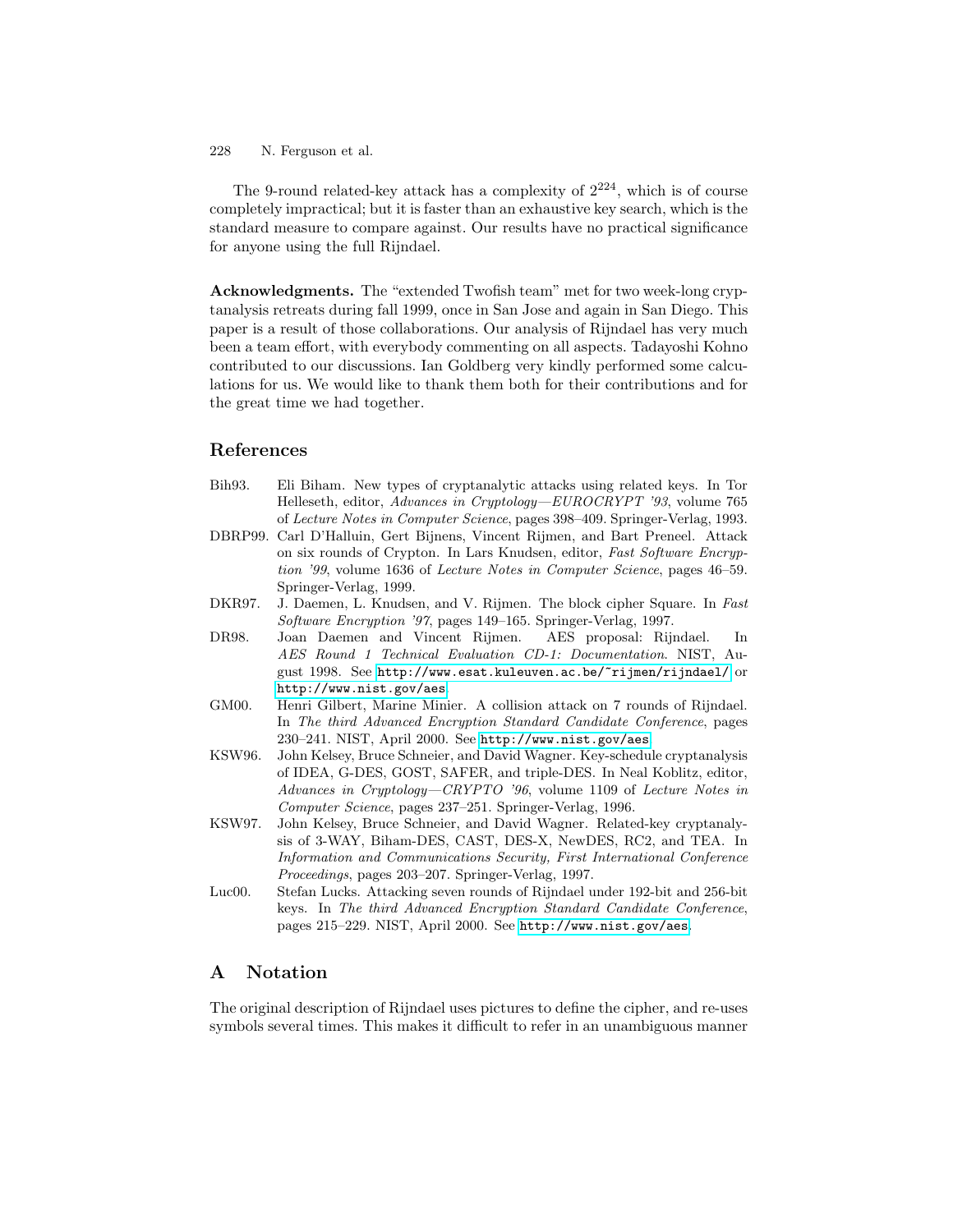to intermediate values in an encryption. To help resolve this problem, we define some extra terminology and symbols for various values in the cipher. We have tried to retain as many of the symbols of [\[DR98\]](#page-15-0) as possible. For completeness, we have named every intermediate value that seemed of use to us. Many of these definitions are not used in this paper but are included for completeness. All our explanations of the symbols refer to the description in [\[DR98\]](#page-15-0).

- 3a The byte  $3a_{16}$  (and similarly for all other byte values). This can either be a direct byte value, or it can be interpreted as an element of  $GF(2^8)$ .
- $a_{i,j}^{(r)}$ The byte at position  $(i, j)$  at the beginning of round r.
- $b_i^{(r)}$ The byte at position  $(i, j)$  at the output of round r (just after the key addition).
- $c(x)$  The polynomial  $03x^3 + 01x^2 + 01x + 02$  that is used to define the MDS matrix.
- c<sub>i</sub> The bytes of the ciphertext, where  $i \in \{0, \ldots, 4N_b 1\}.$
- $C_i$  The number of positions that row i is shifted left in the ShiftRow function.
- $k_{i,i}^{(r)}$ The expanded key byte in round r at position  $(i, j)$  where  $r \in \{0, \ldots, N_r\}$ ,  $i \in \{0, ..., 3\}$  and  $j \in \{0, ..., N_b - 1\}$ . For  $r = 0$ , it is the key that is xored into the state before the first round. The entire round key is referred to as  $k^{(r)}$ .
- $k_i^{(r)}$  $i,j$  This is a simple linear function of the round key  $k^{(r)}$ . XORing  $k^{(r)}$  into the state before the MixColumn operation is equivalent to xorting  $k^{(r)}$  into the state after the MixColumn operation (when looking at encryption).
- $K_i$  The bytes of the expanded key in their canonical order, where  $i \in \{0, \ldots,$  $4N_b(N_r + 1) - 1$ . Note that the bytes  $K_0, \ldots, K_{4N_k-1}$  form the key of the cipher itself.
- $K_{i,j}^{(s)}$ The expanded key bytes in cycle s at position  $(i, j)$ , where  $s \in \{0, \ldots, N_s-\}$ 1},  $i \in \{0, \ldots, 3\}$ , and  $j \in \{0, \ldots, N_k - 1\}$ .
- $m_i^{(r)}$ The byte at position  $(i, j)$  at the output of the MixColumn operation in round r.
- M The MDS matrix.
- $N_b$  The block size (in bits) divided by 32.
- $N_k$  The number of key bits divided by 32.
- $N_r$  The number of rounds.
- $N_s$  The number of cycles in the key expansion;  $N_s = [(N_r + 1)N_b/N_k].$
- $p_i$  The bytes of the plaintext, where  $i \in \{0, \ldots, 4N_b 1\}.$
- r The round number. The rounds are numbered  $1,\ldots,N_r$ , and the value 0 is sometimes used to refer to the initial AddRoundKey operation.
- $R_i^{(s)}$ The round constant used at position  $(i, 0)$  in cycle s.
- s The cycle number in the key expansion. Each cycle produces  $4N_k$  expanded key bytes. The cycles are numbered from 0 to  $N_s - 1$ .
- $s_i^{(r)}$ The byte at position  $(i, j)$  at the output of the S-boxes in round r.
- The S-box. Entry x is written as  $S[x]$ . The inverse S-box is written as  $S^{-1}$ .